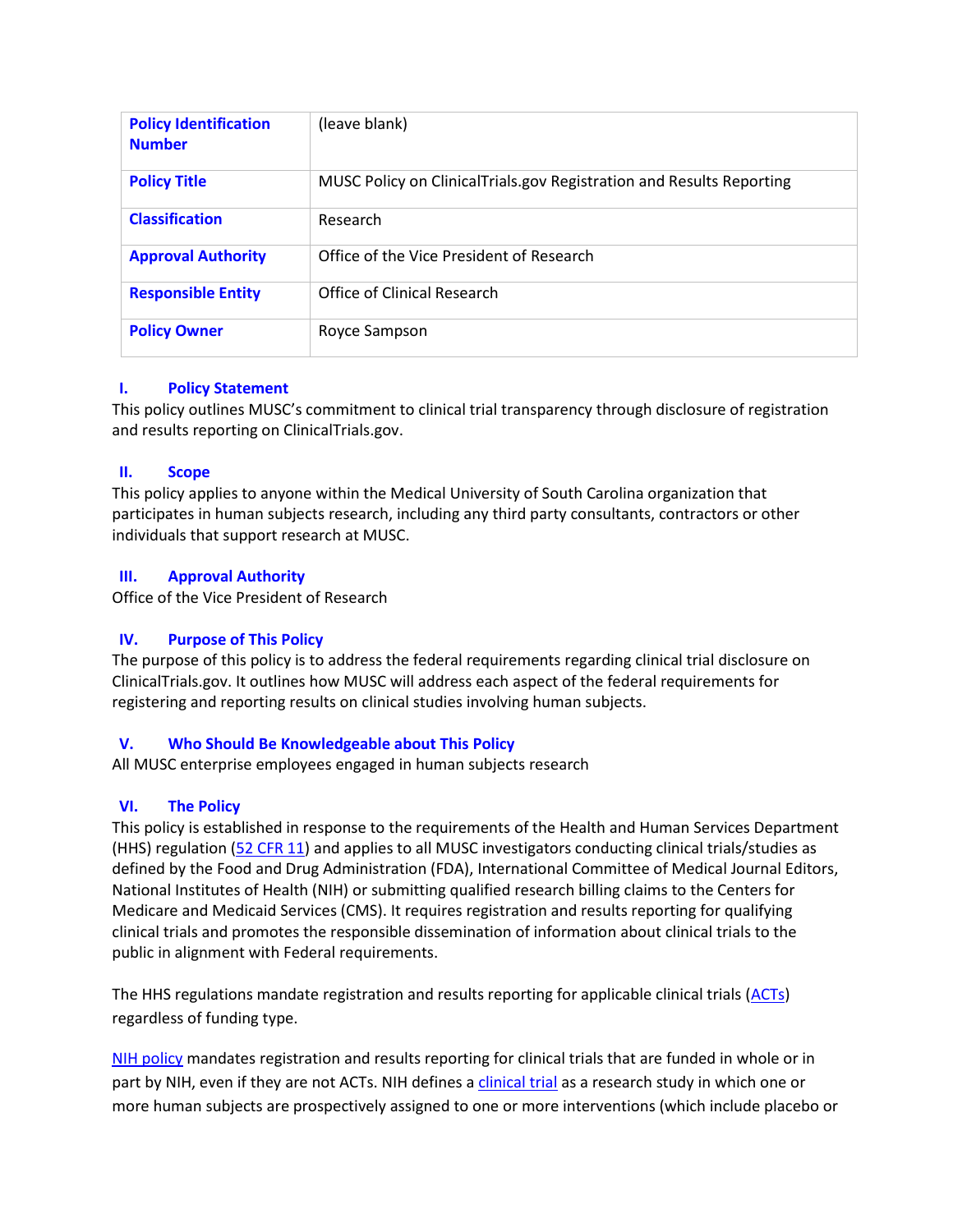| <b>Policy ID Number</b> |                                                                      |
|-------------------------|----------------------------------------------------------------------|
| <b>Policy Title</b>     | MUSC Policy on ClinicalTrials.gov Registration and Results Reporting |
| Date Approved           |                                                                      |

other control) to evaluate the effects of those interventions on health related biomedical or behavioral outcomes. This MUSC policy also recognizes the NIH policy regardin[g dissemination](https://grants.nih.gov/grants/how-to-apply-application-guide/forms-e/general/g.500-phs-human-subjects-and-clinical-trials-information.htm#4.7 regarding dissemination.) of clinical trial results for NIH funded studies.

In addition, this policy recognizes [ICMJE recommendations](http://www.icmje.org/recommendations/browse/publishing-and-editorial-issues/clinical-trial-registration.html) to register clinical trials prior to enrollment and [CMS policy](https://www.cms.gov/Medicare/Coverage/Coverage-with-Evidence-Development/Downloads/Mandatory-Clinical-Trial-Identifier-Number-QsAs.pdf) to require a ClinicalTrials.gov NCT number when billing for routine care associated with ACT.

Given the differences in registration and results reporting requirements across all policies and in order to comply with new laws, maintain positive NIH standing and preserve the ability to publish in ICMJE journals, MUSC's policy dictates that **all** sets of requirements must be met.

Any MUSC researcher, in the role of Principal Investigator (PI), who initiates or conducts an investigator-initiated clinical trial not already registered, shall be designated as the [Responsible Party \(](file:///C:/Users/Whitney%20Lesch/Desktop/(https:/clinicaltrials.gov/ct2/manage-recs/fdaaa%23WhoIsResponsibleForRegistering)RP) and is ultimately responsible for the study registration, timely record updates and results reporting.

The Office of Clinical Research will require an NCT number for all ACTs and for all NIH-funded studies prior to approval.

In Medicare Bulletin #2955 regarding Medicare Policy Transmittal and dated January 1, 2014, the ClinicalTrials.gov National Clinical Trials Identifier Number (NCT#) is to be provided on Medicare claims for services provided in clinical trials. Trials that have budgeted patient care charges to be billed to Medicare or other third-party payers must provide an NCT number to the Office of Clinical Research to avoid payer denials.

# **VII. Special situations**

N/A

# **VIII. Sanctions for Non-compliance**

Noncompliance with the HHS regulations or NIH policy to submit results for an ACT or NIH-CT within their time requirements relative to the **Primary Completion Date**, or repeated violations of the HHS regulations, NIH policy, or this policy can result in administrative action by MUSC and/or the NIH.

#### **IX. Related Information**

NIH and HHS policy are effective as of Jan 18, 2017.

[Clinicaltrials.gov/FDAAA](https://clinicaltrials.gov/ct2/manage-recs/fdaaa#OtherFDAAA801Requirements)

MUSC Office of Clinical Research

#### **X. Communication Plan**

Information related to publicizing new or revised policy information as well as any educational resources, workflows, or training materials will be posted on the OCR website and communicated